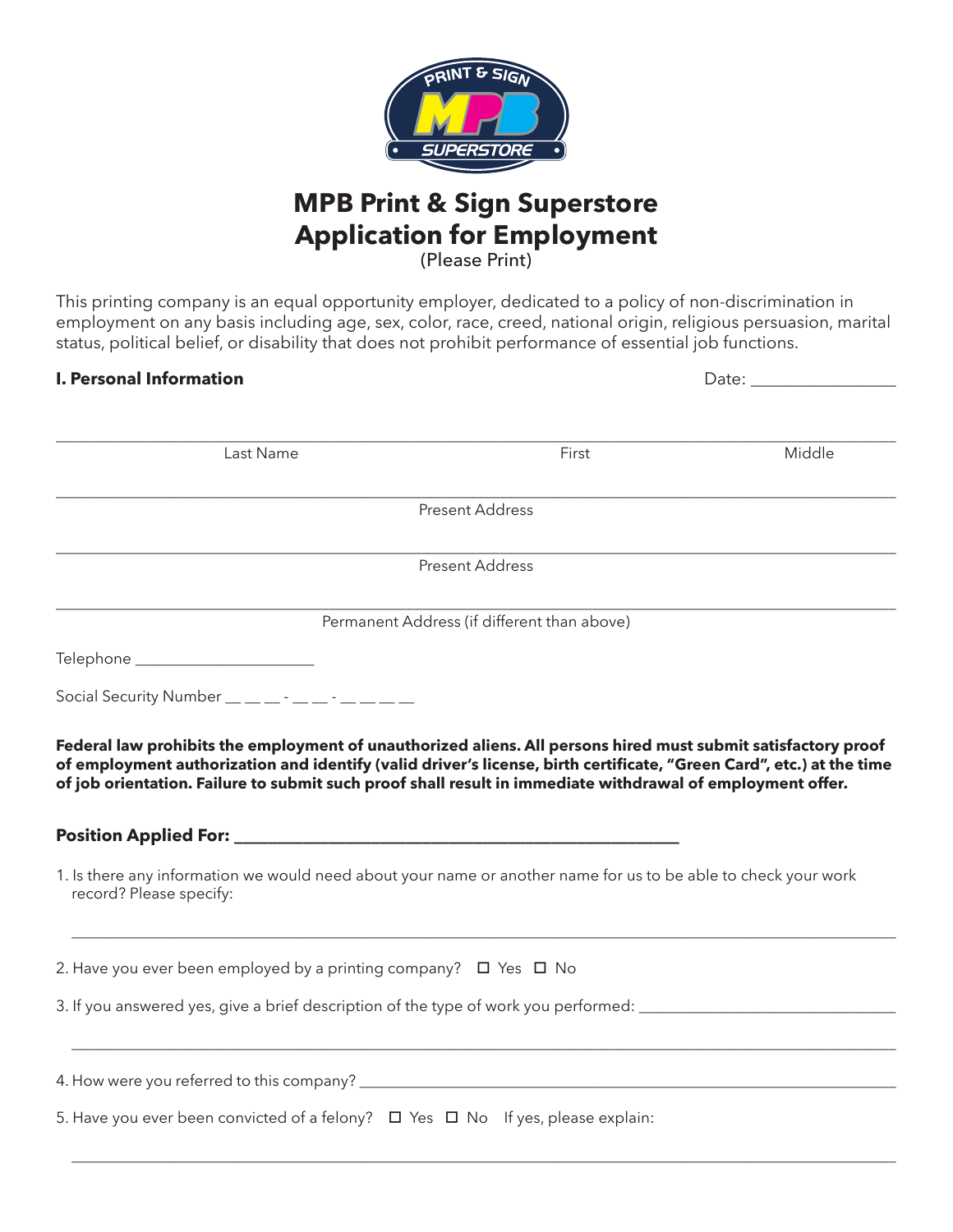# **II. Educational History**

|                    | <b>School Name/Location</b>                                                           | Years Completed                           | Degree/Diploma |
|--------------------|---------------------------------------------------------------------------------------|-------------------------------------------|----------------|
|                    |                                                                                       |                                           |                |
|                    |                                                                                       |                                           |                |
|                    |                                                                                       |                                           |                |
|                    |                                                                                       |                                           |                |
|                    |                                                                                       |                                           |                |
|                    |                                                                                       |                                           |                |
|                    | <b>III. Employment Record</b> (Please include all employment for the last five years) |                                           |                |
|                    | 1. Company Name (Current or Most Recent Employer)                                     | Position Held                             |                |
| Address            |                                                                                       | From                                      | $\overline{a}$ |
|                    |                                                                                       |                                           |                |
| Manager/Supervisor |                                                                                       | Telephone                                 | Wage/Salary    |
| Reason for Leaving |                                                                                       |                                           |                |
|                    | 2. Company Name (Current or Most Recent Employer)                                     |                                           |                |
|                    |                                                                                       | Position Held                             |                |
| Address            |                                                                                       | Dates Employed: _________________<br>From | To             |
| Manager/Supervisor |                                                                                       | Telephone                                 | Wage/Salary    |

Reason for Leaving

 $3.2$ 

Address

| Company Name (Current or Most Recent Employer) |  |  |
|------------------------------------------------|--|--|
|                                                |  |  |
|                                                |  |  |

<u> 1986 - Jan Barbara, masonal al-A</u>

| Position Held   |
|-----------------|
| Dates Employed: |
| From            |

| ທາ<br>r yr<br>c<br>c<br>с<br>г |  |
|--------------------------------|--|

 $\overline{\mathrm{To}}$ 

Manager/Supervisor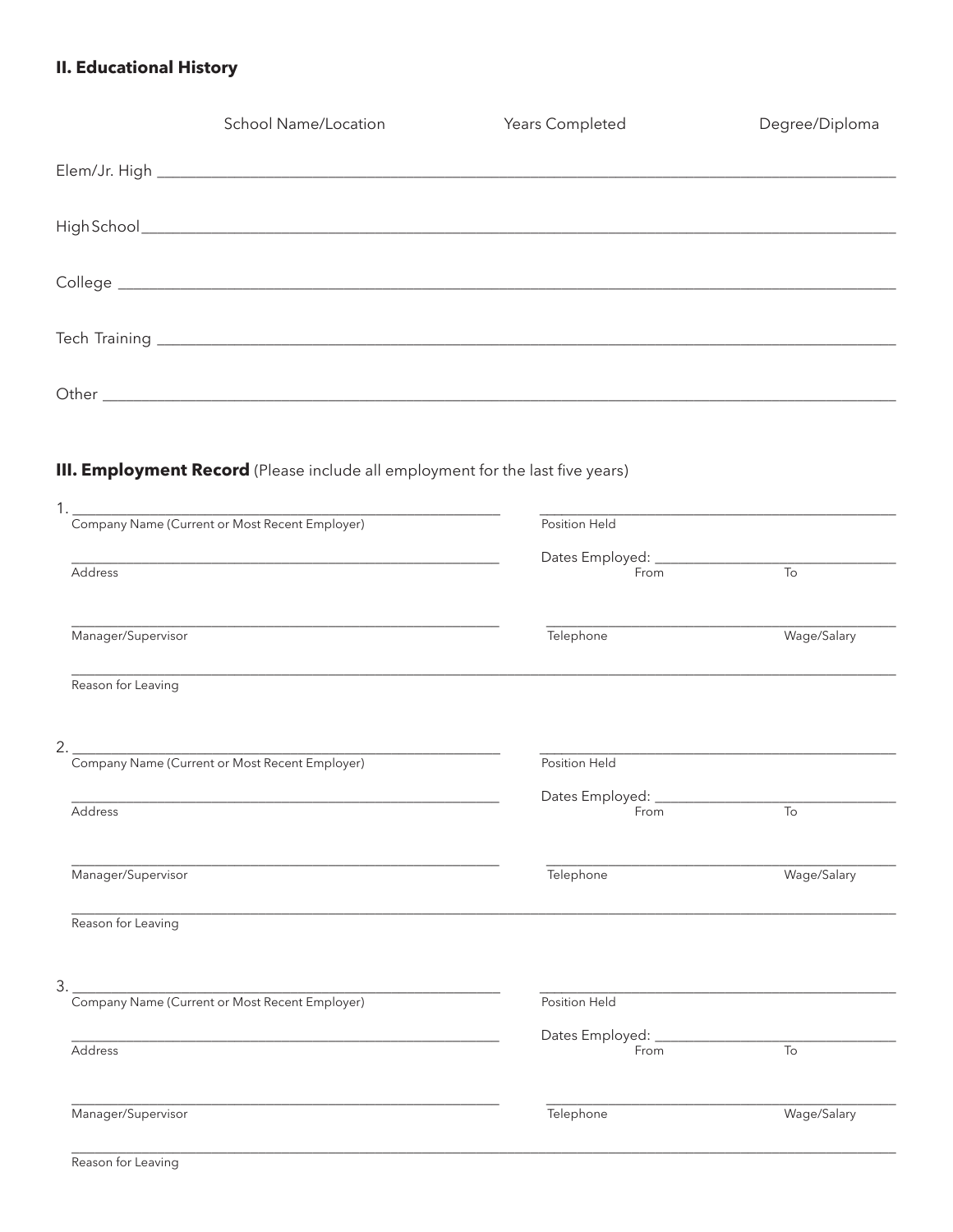NOTE: Use a separate sheet to list additional employers, if necessary. We may contact all of the employers listed on this application unless you specifically exclude them below. Please list any employers you do not want us to contact and the reason for the exclusion.

| Employer's Name |                                                                      |     | Reason      |  |  |
|-----------------|----------------------------------------------------------------------|-----|-------------|--|--|
| Employer's Name |                                                                      |     | Reason      |  |  |
|                 | IV. References (Please do not include relatives or former employers) |     |             |  |  |
| 1.<br>Name      |                                                                      |     | Years Known |  |  |
| Street Address  |                                                                      |     | Telephone   |  |  |
| City            | State                                                                | Zip | Occupation  |  |  |
| 2.<br>Name      |                                                                      |     | Years Known |  |  |
| Street Address  |                                                                      |     | Telephone   |  |  |
| City            | State                                                                | Zip | Occupation  |  |  |
| 3.<br>Name      |                                                                      |     | Years Known |  |  |
| Street Address  |                                                                      |     | Telephone   |  |  |
| City            | State                                                                | Zip | Occupation  |  |  |

### **V. Work Availability**

- 1. If your application receives favorable consideration, when will you be available to begin work? \_\_\_\_\_\_\_\_\_\_\_\_\_\_\_\_\_\_\_\_
- 2. Do you have any objection to working overtime?  $\Box$  Yes  $\Box$  No
- 3. Can you work overtime without prior notice?  $\Box$  Yes  $\Box$  No
- 4. Can you work on Saturday?  $\Box$  Yes  $\Box$  No
- 5. Can you work on Sunday?  $\Box$  Yes  $\Box$  No
- 6. Can you work any shift?  $\Box$  Yes  $\Box$  No
- 7. Can you work on holidays?  $\Box$  Yes  $\Box$  No